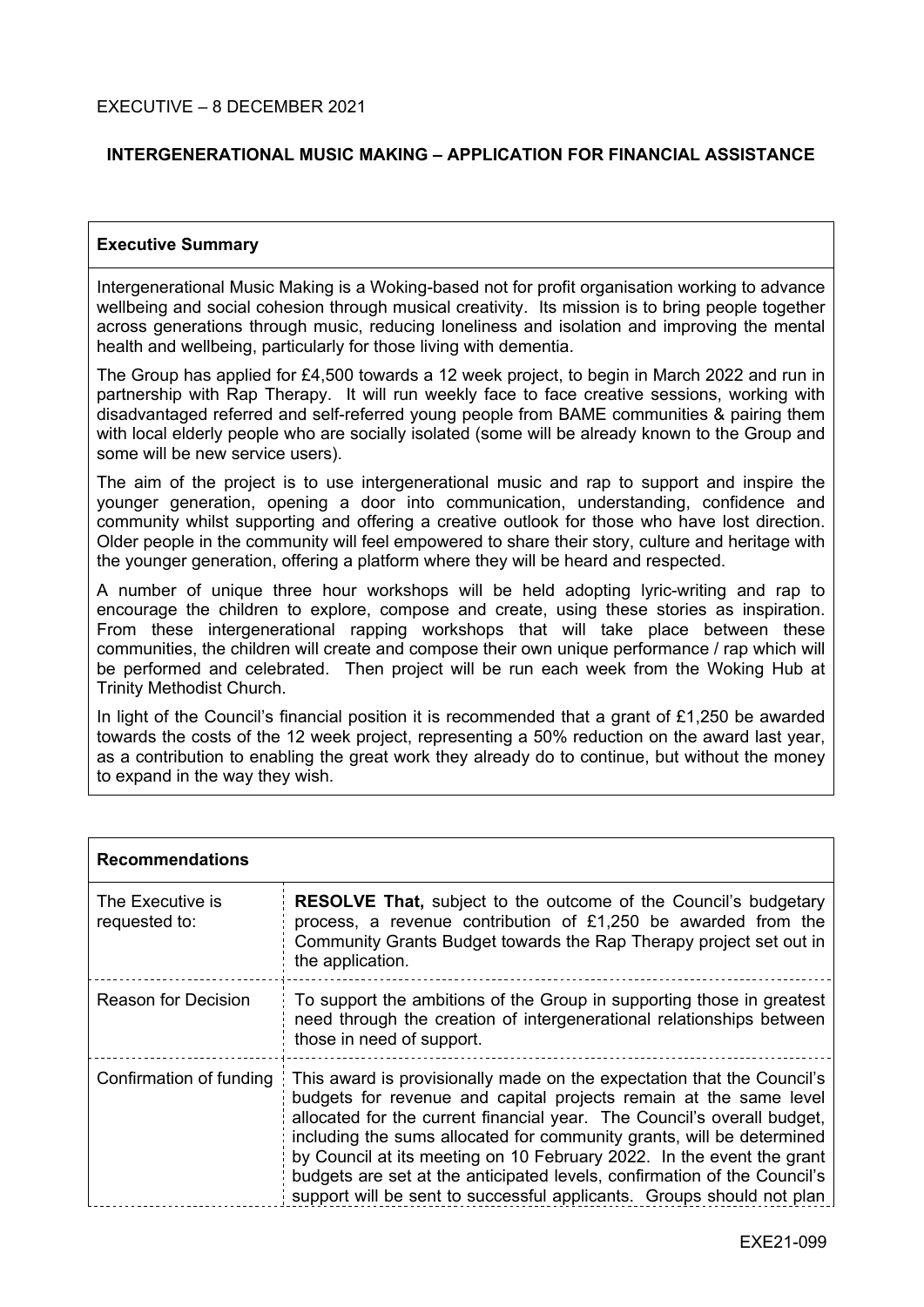|                        | for the 2022/23 funding until this confirmation has been received.                                                                                                                                                                                                                                                                                                                                                                                                                                                                                                                                                                                    |  |
|------------------------|-------------------------------------------------------------------------------------------------------------------------------------------------------------------------------------------------------------------------------------------------------------------------------------------------------------------------------------------------------------------------------------------------------------------------------------------------------------------------------------------------------------------------------------------------------------------------------------------------------------------------------------------------------|--|
| Conditions             | <b>Accounts.</b> The Organisation must submit accounts for the year in<br>which the grant is awarded, including an income and expenditure<br>account and balance sheet. Please note that accounts for other years<br>may also be required.                                                                                                                                                                                                                                                                                                                                                                                                            |  |
|                        | <b>Monitoring Information.</b> The Organisation must submit quarterly<br>monitoring information as a measure of its achievements. Failure to<br>provide details will jeopardise the award. E-mail requests will be sent<br>to the applicant on a quarterly basis.                                                                                                                                                                                                                                                                                                                                                                                     |  |
|                        | <b>Publicity.</b> Where possible, the Organisation is required to publicise<br>the support received from Woking Borough Council, including on<br>websites and literature / leaflets produced.                                                                                                                                                                                                                                                                                                                                                                                                                                                         |  |
|                        | <b>Payments.</b> Unless exceptional circumstances exist all invoices must<br>be received quarterly with monitoring information for the previous<br>quarter.                                                                                                                                                                                                                                                                                                                                                                                                                                                                                           |  |
|                        | <b>Payment Period.</b> Final quarter claims must be made by the second<br>week in April. Unclaimed awards will not be available at a later date<br>unless exceptional circumstances can be demonstrated to the Council<br>before the end of the award year.                                                                                                                                                                                                                                                                                                                                                                                           |  |
|                        | <b>Joint Working.</b> WBC expects the Organisation to engage positively<br>on health and wellbeing multi-agency joint work affecting Woking.<br>Groups which refuse may place their Council support at risk, e.g.<br>grant, concessionary rent and other assistance.                                                                                                                                                                                                                                                                                                                                                                                  |  |
|                        | Homelessness Reduction Act 2017. Following the introduction of<br>new legislation from April 2018, the Council expects the support of<br>partner agencies in identifying people at risk of homelessness as early<br>as possible to maximise the opportunities to prevent such. Partner<br>agencies / organisations are expected to be engaged in joint working<br>arrangements to assist in finding suitable housing and support<br>solutions, and where appropriate to undertake and respond to the new<br>'duty to refer'. Groups which do not support this new legislation and<br>way of working positively may put their Council support at risk. |  |
| Performance Indicators | <b>Users.</b> The Organisation to provide a breakdown of the users.                                                                                                                                                                                                                                                                                                                                                                                                                                                                                                                                                                                   |  |
|                        | The Organisation to provide details of activities and<br><b>Activities.</b><br>events held.                                                                                                                                                                                                                                                                                                                                                                                                                                                                                                                                                           |  |
|                        | <b>Publicity.</b> The Organisation to advise how the Council's support has<br>been publicised.                                                                                                                                                                                                                                                                                                                                                                                                                                                                                                                                                        |  |
|                        | <b>Statement of Use.</b> The Organisation to provide a statement stating<br>the use to which the grant money has been put.                                                                                                                                                                                                                                                                                                                                                                                                                                                                                                                            |  |
| <b>Future Support</b>  | The financial pressure on the Council's budgets is expected to<br>continue in the coming years and accordingly the overall level of<br>support available in future years may be reduced. The applicant is<br>therefore to be advised that the award of funding for 2022/23 does not<br>imply that a similar application in 2023/24 would be supported. In<br>particular, it is emphasised that the Council is unlikely to be in a<br>position to award any sums above the 2022/23 levels.                                                                                                                                                             |  |
|                        | In view of this, the applicant is to be advised to ensure that<br>contingency plans for the Group's operations for 2023/24 have been                                                                                                                                                                                                                                                                                                                                                                                                                                                                                                                  |  |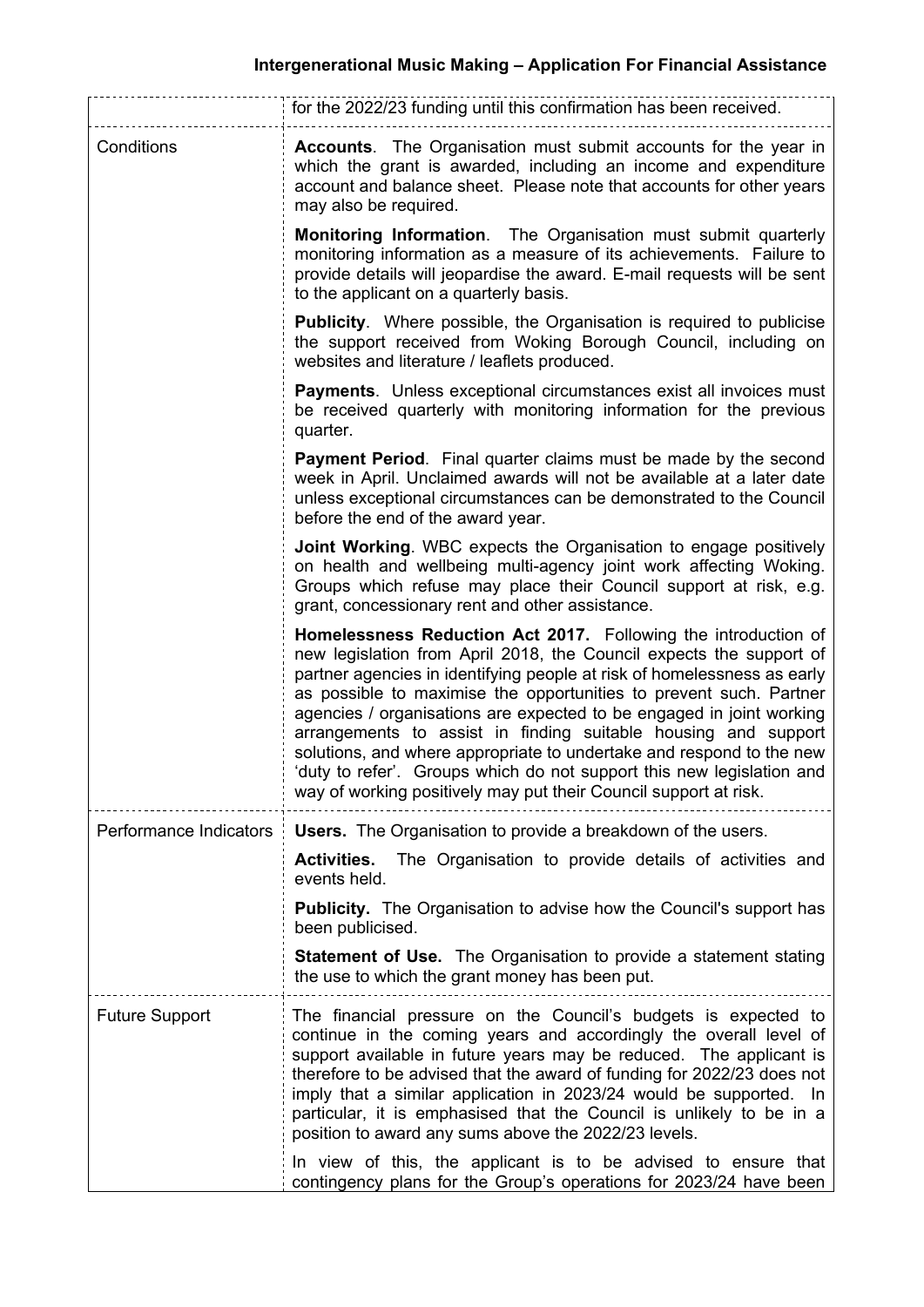| drawn up in the event that the Council is unable to continue its support<br>beyond April 2023. All applicants are strongly recommended to<br>pursue alternative sources of funding and are encouraged to approach<br>Woking Borough Council's Community Support Team for advice and<br>support. |
|-------------------------------------------------------------------------------------------------------------------------------------------------------------------------------------------------------------------------------------------------------------------------------------------------|
|-------------------------------------------------------------------------------------------------------------------------------------------------------------------------------------------------------------------------------------------------------------------------------------------------|

**The Executive has authority to determine the above recommendations.**

# **Background Papers:**

2022/23 Application Form.

# **Reporting Person:**

Julie Fisher, Chief Executive Extn: 3301, Email: julie.fisher@woking.gov.uk

# **Contact Person:**

Frank Jeffrey, Head of Democratic Services Extn: 3012, Email: frank.jeffrey@woking.gov.uk

Doug Davern, Democratic Services Officer Extn: 3018, Email: doug.davern@woking.gov.uk

## **Portfolio Holder:**

Cllr Simon Ashall Email: cllrsimon.ashall@woking.gov.uk

# **Shadow Portfolio Holder:**

Cllr Will Forster Email: cllrwill.forster@woking.gov.uk

## **Date Published:**

30 November 2021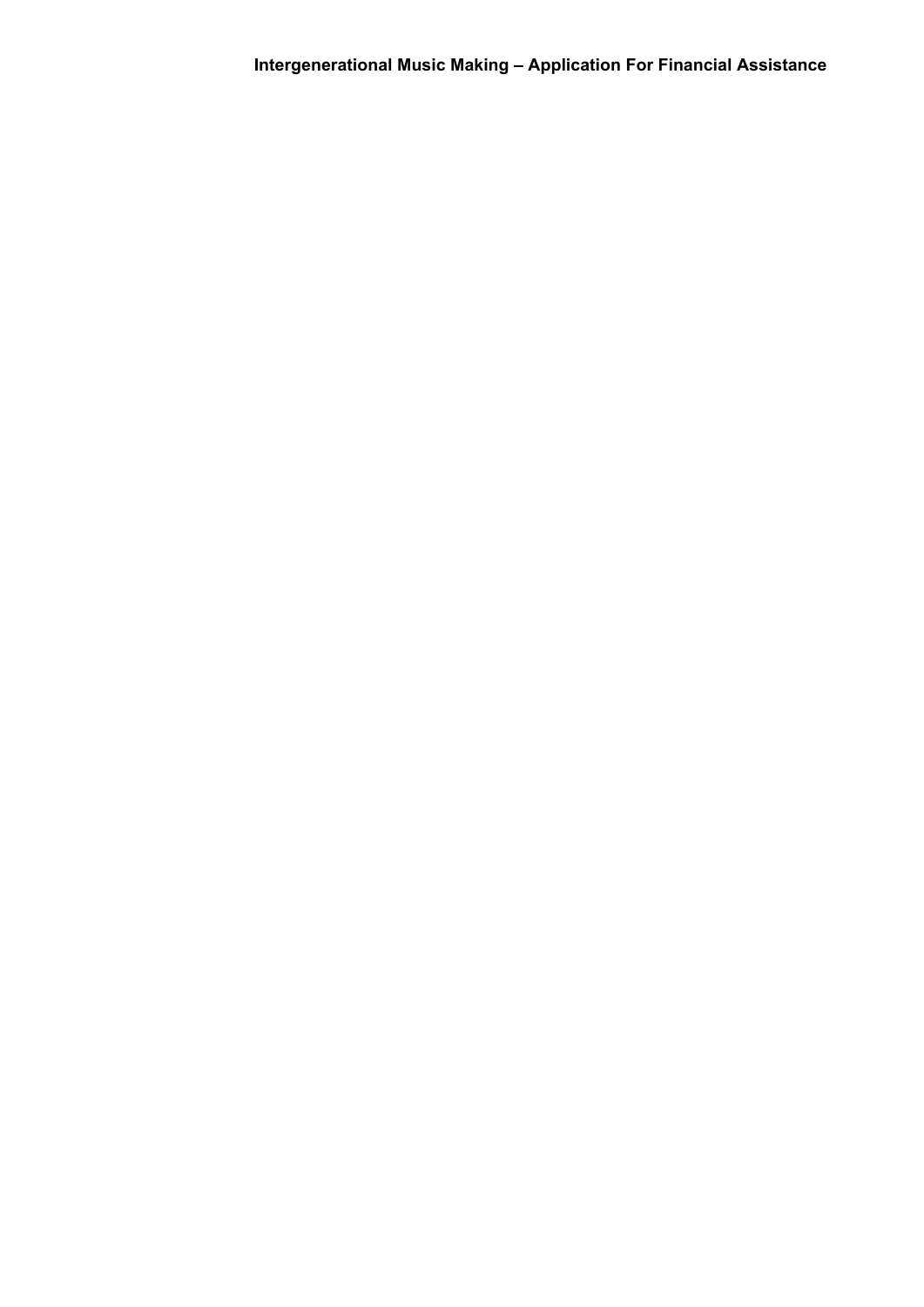**r** 

 $\overline{\phantom{0}}$ 

| Intergenerational Music Making (IMM) is a Woking-based not for profit<br>1.1 Status and Aims<br>organisation working to advance wellbeing and social cohesion<br>through musical creativity. Its mission is to bring people together<br>across generations through music, reducing loneliness and isolation<br>and improving the mental health and wellbeing, particularly for those<br>living with dementia. Its aims are to:<br>1. Improve community cohesion through intergenerational<br>relationships<br>2. To reduce feelings of isolation amongst older people and young<br>people<br>3. To improve sense of self-worth and self-esteem for older and<br>younger alike<br>4. To encourage the promotion of memory and identification<br>Through workshops, events, music therapy, research, training and<br>creative social hubs the Group aims to bring the healing power of<br>music into the lives of as many people as possible.<br>lts<br>intergenerational activities, social engagements and interactions are<br>all founded on organisational values of respect, creativity, integrity,<br>empowerment and enjoyment.<br>IMM has been working in the field of dementia for over twenty years<br>successfully delivered<br>has<br>over<br>600<br>music<br>based<br>and<br>intergenerational projects in care homes, schools, day centres and<br>hospitals.<br>In December 2020 the Group launched 'Together with Music', a<br>national intergenerational programme in partnership with Care<br>England, connecting schools and groups with their local care homes<br>and sheltered accommodation for elders. 800 schools, care homes<br>and groups have signed up to date.<br>12, including three Directors, a Secretary/Admin Lead, a Programme<br>1.2 Employees<br>Lead, 11 self-employed IMM Practitioners (all fully qualified Music<br>Therapists, HCPC registered), Leads for Communications, Finance<br>and Fundraising, and Together with Music Regional Connectors.<br>1.3 Volunteers<br>50. Volunteers help facilitate the sessions in regard to helping link the<br>children with the elderly and vice versa. They help with assisting the<br>elderly into the rooms – with the refreshments at the end of the<br>session and generally being around on hand to help before – during<br>and after a session.<br>The volunteers not only help with the smooth running of the groups<br>but all evaluating the sessions; tick observational forms are completed<br>on each of the participants and the volunteers help to monitor and<br>capture the data which is later evaluated.<br>Volunteers also help with transport by assisting those to venues and<br>centres.<br>1.4 Clients/Users<br>The Group states that it works with 850 people who are resident in the<br>Borough. There are no charges to the users of the Group. | 1.0 Summary of Application |  |  |
|-----------------------------------------------------------------------------------------------------------------------------------------------------------------------------------------------------------------------------------------------------------------------------------------------------------------------------------------------------------------------------------------------------------------------------------------------------------------------------------------------------------------------------------------------------------------------------------------------------------------------------------------------------------------------------------------------------------------------------------------------------------------------------------------------------------------------------------------------------------------------------------------------------------------------------------------------------------------------------------------------------------------------------------------------------------------------------------------------------------------------------------------------------------------------------------------------------------------------------------------------------------------------------------------------------------------------------------------------------------------------------------------------------------------------------------------------------------------------------------------------------------------------------------------------------------------------------------------------------------------------------------------------------------------------------------------------------------------------------------------------------------------------------------------------------------------------------------------------------------------------------------------------------------------------------------------------------------------------------------------------------------------------------------------------------------------------------------------------------------------------------------------------------------------------------------------------------------------------------------------------------------------------------------------------------------------------------------------------------------------------------------------------------------------------------------------------------------------------------------------------------------------------------------------------------------------------------------------------------------------------------------------------------------------------------------------------------------------------------------------------------------------------------------------------------------------------------------------------------------|----------------------------|--|--|
|                                                                                                                                                                                                                                                                                                                                                                                                                                                                                                                                                                                                                                                                                                                                                                                                                                                                                                                                                                                                                                                                                                                                                                                                                                                                                                                                                                                                                                                                                                                                                                                                                                                                                                                                                                                                                                                                                                                                                                                                                                                                                                                                                                                                                                                                                                                                                                                                                                                                                                                                                                                                                                                                                                                                                                                                                                                           |                            |  |  |
|                                                                                                                                                                                                                                                                                                                                                                                                                                                                                                                                                                                                                                                                                                                                                                                                                                                                                                                                                                                                                                                                                                                                                                                                                                                                                                                                                                                                                                                                                                                                                                                                                                                                                                                                                                                                                                                                                                                                                                                                                                                                                                                                                                                                                                                                                                                                                                                                                                                                                                                                                                                                                                                                                                                                                                                                                                                           |                            |  |  |
|                                                                                                                                                                                                                                                                                                                                                                                                                                                                                                                                                                                                                                                                                                                                                                                                                                                                                                                                                                                                                                                                                                                                                                                                                                                                                                                                                                                                                                                                                                                                                                                                                                                                                                                                                                                                                                                                                                                                                                                                                                                                                                                                                                                                                                                                                                                                                                                                                                                                                                                                                                                                                                                                                                                                                                                                                                                           |                            |  |  |
|                                                                                                                                                                                                                                                                                                                                                                                                                                                                                                                                                                                                                                                                                                                                                                                                                                                                                                                                                                                                                                                                                                                                                                                                                                                                                                                                                                                                                                                                                                                                                                                                                                                                                                                                                                                                                                                                                                                                                                                                                                                                                                                                                                                                                                                                                                                                                                                                                                                                                                                                                                                                                                                                                                                                                                                                                                                           |                            |  |  |
|                                                                                                                                                                                                                                                                                                                                                                                                                                                                                                                                                                                                                                                                                                                                                                                                                                                                                                                                                                                                                                                                                                                                                                                                                                                                                                                                                                                                                                                                                                                                                                                                                                                                                                                                                                                                                                                                                                                                                                                                                                                                                                                                                                                                                                                                                                                                                                                                                                                                                                                                                                                                                                                                                                                                                                                                                                                           |                            |  |  |
|                                                                                                                                                                                                                                                                                                                                                                                                                                                                                                                                                                                                                                                                                                                                                                                                                                                                                                                                                                                                                                                                                                                                                                                                                                                                                                                                                                                                                                                                                                                                                                                                                                                                                                                                                                                                                                                                                                                                                                                                                                                                                                                                                                                                                                                                                                                                                                                                                                                                                                                                                                                                                                                                                                                                                                                                                                                           |                            |  |  |
|                                                                                                                                                                                                                                                                                                                                                                                                                                                                                                                                                                                                                                                                                                                                                                                                                                                                                                                                                                                                                                                                                                                                                                                                                                                                                                                                                                                                                                                                                                                                                                                                                                                                                                                                                                                                                                                                                                                                                                                                                                                                                                                                                                                                                                                                                                                                                                                                                                                                                                                                                                                                                                                                                                                                                                                                                                                           |                            |  |  |
|                                                                                                                                                                                                                                                                                                                                                                                                                                                                                                                                                                                                                                                                                                                                                                                                                                                                                                                                                                                                                                                                                                                                                                                                                                                                                                                                                                                                                                                                                                                                                                                                                                                                                                                                                                                                                                                                                                                                                                                                                                                                                                                                                                                                                                                                                                                                                                                                                                                                                                                                                                                                                                                                                                                                                                                                                                                           |                            |  |  |
|                                                                                                                                                                                                                                                                                                                                                                                                                                                                                                                                                                                                                                                                                                                                                                                                                                                                                                                                                                                                                                                                                                                                                                                                                                                                                                                                                                                                                                                                                                                                                                                                                                                                                                                                                                                                                                                                                                                                                                                                                                                                                                                                                                                                                                                                                                                                                                                                                                                                                                                                                                                                                                                                                                                                                                                                                                                           |                            |  |  |
|                                                                                                                                                                                                                                                                                                                                                                                                                                                                                                                                                                                                                                                                                                                                                                                                                                                                                                                                                                                                                                                                                                                                                                                                                                                                                                                                                                                                                                                                                                                                                                                                                                                                                                                                                                                                                                                                                                                                                                                                                                                                                                                                                                                                                                                                                                                                                                                                                                                                                                                                                                                                                                                                                                                                                                                                                                                           |                            |  |  |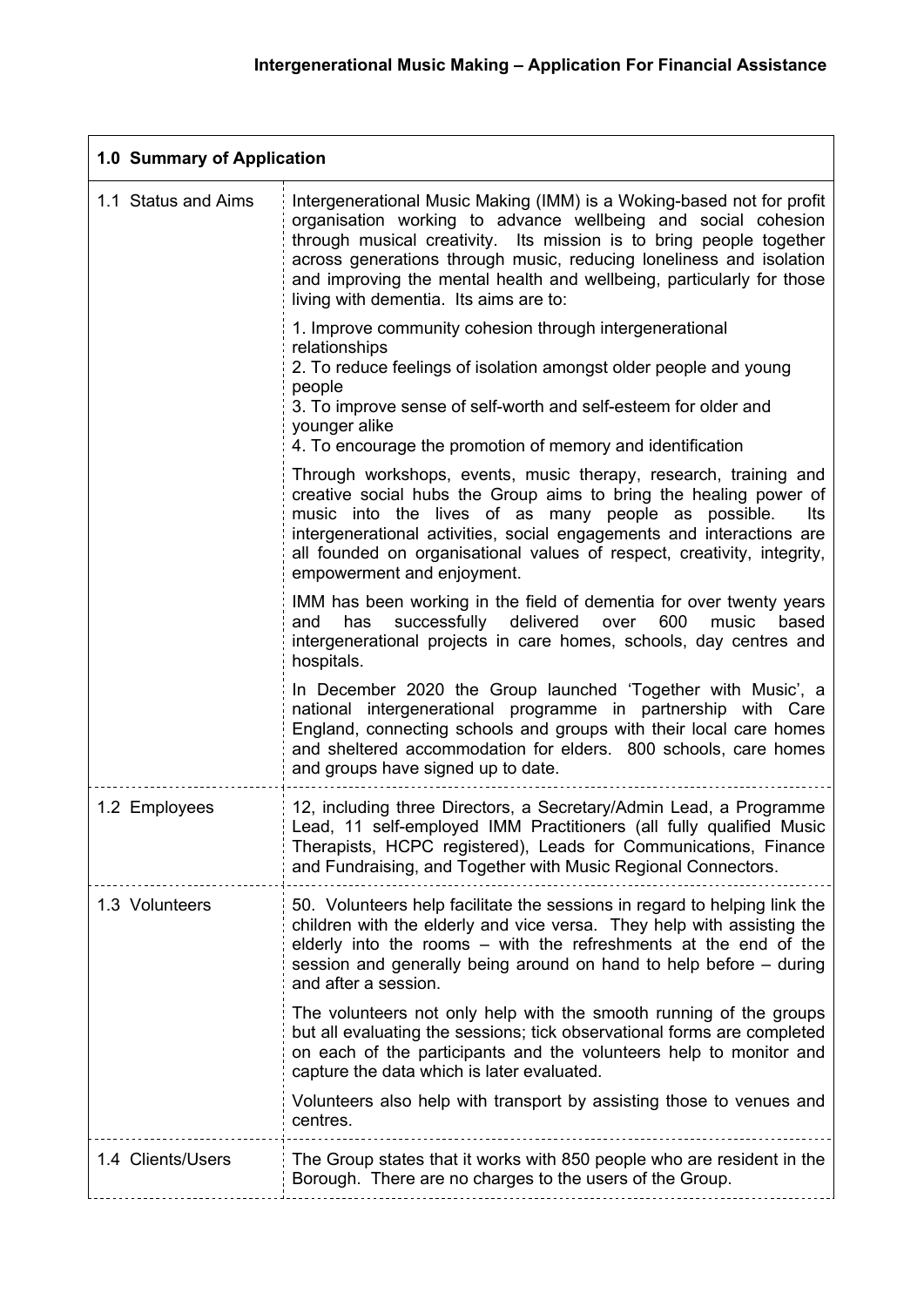|                     | Users fall into two different categories:                                                                                                                                                                                                                                                                                                                                                                                                     |  |
|---------------------|-----------------------------------------------------------------------------------------------------------------------------------------------------------------------------------------------------------------------------------------------------------------------------------------------------------------------------------------------------------------------------------------------------------------------------------------------|--|
|                     | The Together with Music users sign up from across the different<br>sectors such as care homes, schools, hospitals,<br>sheltered<br>accommodation, faith groups and uniform groups.                                                                                                                                                                                                                                                            |  |
|                     | The IMM service users whom are referred into the projects running on<br>the ground. Referrals come from social prescribers, GP's, SENCO's,<br>Schools, Hospital and self-referrals.                                                                                                                                                                                                                                                           |  |
| 1.5 Members         | None.                                                                                                                                                                                                                                                                                                                                                                                                                                         |  |
| 1.6 Sum Requested   | £4,500 (Revenue)                                                                                                                                                                                                                                                                                                                                                                                                                              |  |
| 1.7 Project         | The Group has applied for funding towards a 12 week project, to begin<br>in March 2022 and run in partnership with Rap Therapy. It will run<br>weekly face to face creative sessions, working with disadvantaged<br>referred and self-referred young people from BAME communities and<br>pairing them with local elderly people who are socially isolated (some<br>will be already known to the Group and some will be new service<br>users). |  |
|                     | The aim of the project is to use intergenerational music and rap to<br>support and inspire the younger generation, opening a door into<br>communication, understanding, confidence and community whilst<br>supporting and offering a creative outlook for those who have lost<br>direction.                                                                                                                                                   |  |
|                     | Through this small and innovative project, one that directly impacts<br>local health and wellbeing, older people in the community will feel<br>empowered to share their story, culture and heritage with the younger<br>generation, offering a platform where they will be heard and<br>respected.                                                                                                                                            |  |
|                     | A number of unique three hour workshops will be held adopting lyric-<br>writing and rap to encourage the children to explore, compose and<br>stories<br>create,<br>using<br>these<br>as<br>inspiration.<br>From<br>these<br>intergenerational rapping workshops that will take place between<br>these communities; they will then create and compose their own<br>unique performance / rap which will be performed and celebrated.            |  |
|                     | At the end of the project groups will come together in showcasing their<br>work. It will provide a platform of celebration where generations can<br>come together in a unique fusion of ages and culture all through rap<br>music.                                                                                                                                                                                                            |  |
|                     | Then project will be run each week from the Woking Hub at Trinity<br>Methodist Church and will build on successes and connections formed<br>through previous work including the ten week Redeeming Our<br>Communities project ran in 2020 and Together with Music Woking's<br>ongoing work.                                                                                                                                                   |  |
| 1.8 Cost breakdown: | 1 x Workshop IMM leaders = £200 x 12 sessions including planning,<br>delivery, assessments, meetings, co-ordinating, clinical note taking,<br>supervision, and Introductory workshop - £2,400                                                                                                                                                                                                                                                 |  |
|                     | 1 x Specialist Rap Artists – supporting / mentoring - £90 per session x<br>12 sessions - £1,080                                                                                                                                                                                                                                                                                                                                               |  |
|                     | Evaluation and Monitoring - £510                                                                                                                                                                                                                                                                                                                                                                                                              |  |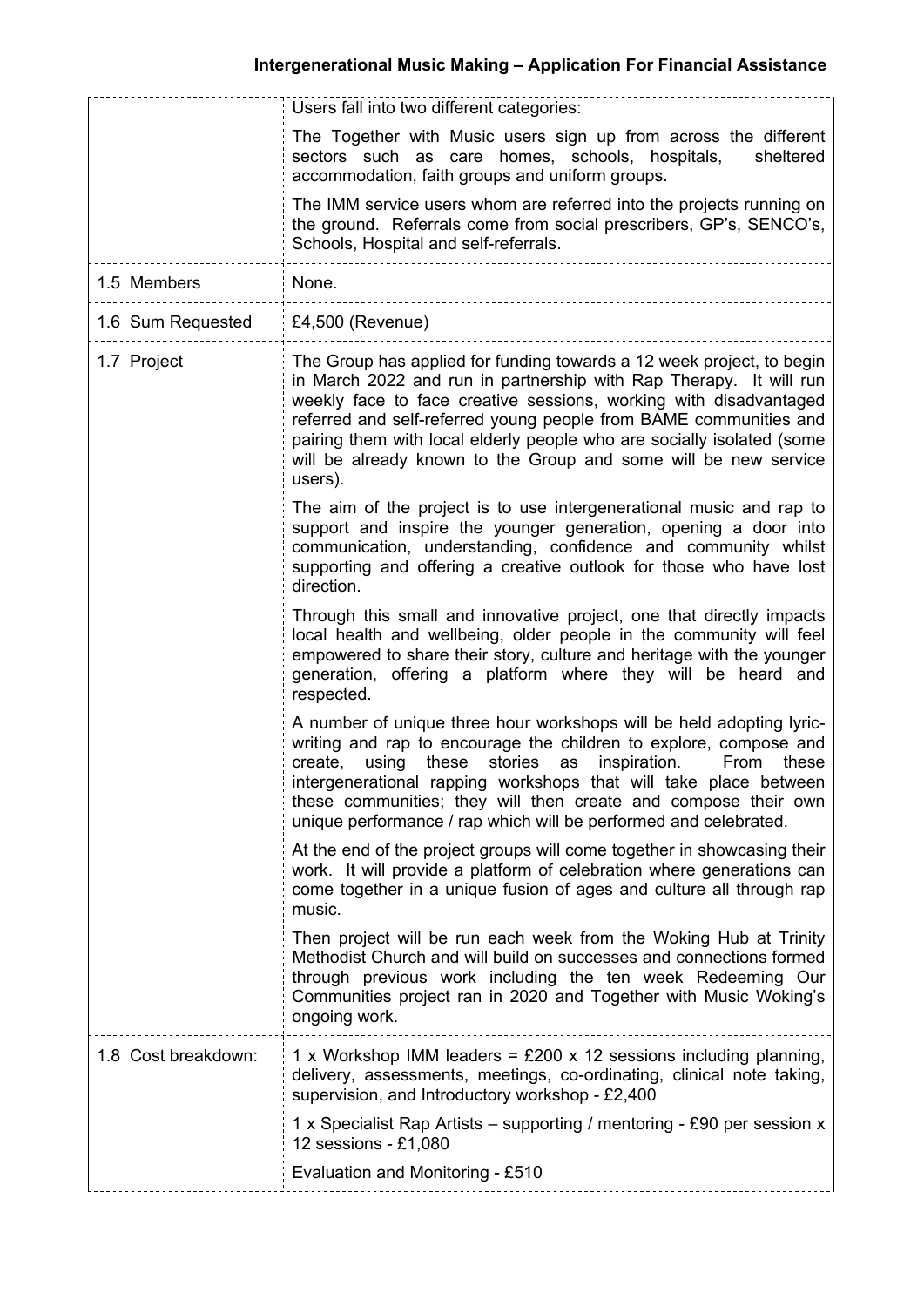|                       | End of project performance and recording - £510<br><b>Total £4,500</b><br>(Each session will be 3 hours offering time for travel - refreshments -<br>chatting – music making and clearing up).                                                                                                                                                                                                                                                                                                                                             |  |
|-----------------------|--------------------------------------------------------------------------------------------------------------------------------------------------------------------------------------------------------------------------------------------------------------------------------------------------------------------------------------------------------------------------------------------------------------------------------------------------------------------------------------------------------------------------------------------|--|
| 1.9 Community Benefit | The work of the Group will benefit 200 young adults (16-24 years old)<br>along with 100 older people who may be isolated and lonely in the<br>local community. Across Surrey communities, Covid-19 has impacted<br>clients and staff mentally, emotionally and physically, identifying that<br>we need to encourage a culture of participation. This project will<br>actively engage people from all groups through high quality<br>intergenerational music co-produced weekly sessions.                                                   |  |
|                       | It will ensure that all participants receive a high-quality experience,<br>one that is relevant to the groups identified. Group members will be<br>encouraged to explore personally and professionally, developing ideas<br>and shaping their experience through the artistic activities.<br><b>This</b><br>quality of experience will have a lasting effect on all participants<br>aiming to:                                                                                                                                             |  |
|                       | Create a network built on musical connections<br>Nurture and encourage the individual voices through music making<br>and leadership.<br>Promote community links between voluntary and strategic partners<br>Reduce isolation<br>Improve mental health and wellbeing for all generations<br>Create a cohesive community whilst tackling ageism.<br>Create healthier and resilient communities post Covid-19<br>Encourage and showcase partnership and commissioned working<br>across local communities, council, care and education sectors |  |
| 1.10 Covid-19 Impact  | During the pandemic the Group adapted its activities and widened its<br>audience. Projects encouraged participants from different generations<br>to engage creatively with each other, through making and sharing<br>music, pictures and poems using a variety of media. The aims of this<br>response work were to support and encourage community connection<br>and to enhance individual wellbeing during a time of crisis and<br>isolation.                                                                                             |  |
|                       | The COVID-19 pandemic has shone a spotlight on the plight of older<br>people living with loneliness and isolation, separated from their loved<br>ones or living without family connections. Whilst the pandemic has<br>both heightened and highlighted this problem, we know that many<br>older people were living in isolation prior to last year, and will continue<br>to do so in the future.                                                                                                                                           |  |

| 2.0 Financial Background |                                                                                                                                                                                               |
|--------------------------|-----------------------------------------------------------------------------------------------------------------------------------------------------------------------------------------------|
| 2.1 Budget               | At the time of the application, the Group held £140,387 in the bank.<br>The sum of £17,544 is set aside as reserves.                                                                          |
|                          | The Group has submitted a budget for 2022/23 which shows an<br>anticipated income of £23,000 against an anticipated expenditure of<br>£19,120, resulting in an anticipated surplus of £3,880. |